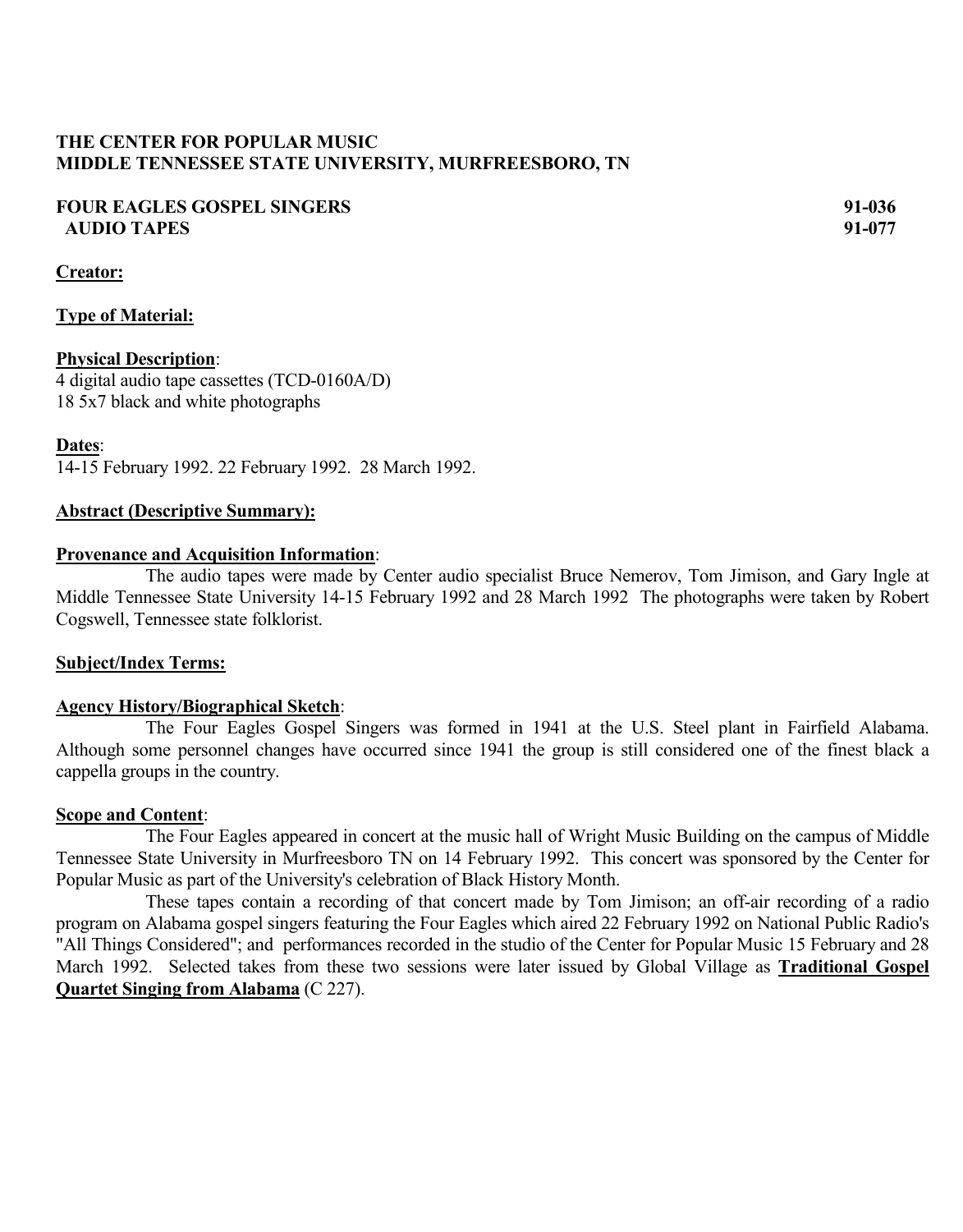#### **FOUR EAGLES GOSPEL SINGERS 91-036 AUDIO TAPES 91-077**

A log of the songs performed during the 14 February concert; a log of the 15 February and 28 March sessions prepared by Center audio archivist Bruce Nemerov, who served as engineer for the sessions, annotated to indicate quality of various takes; a log of the 15 February session prepared by Douglas Seroff, who produced the commercial recording for Global Village, annotated to show which takes were used in the final recording; and a press release produced by NPR describing the 22 February radio program follow.